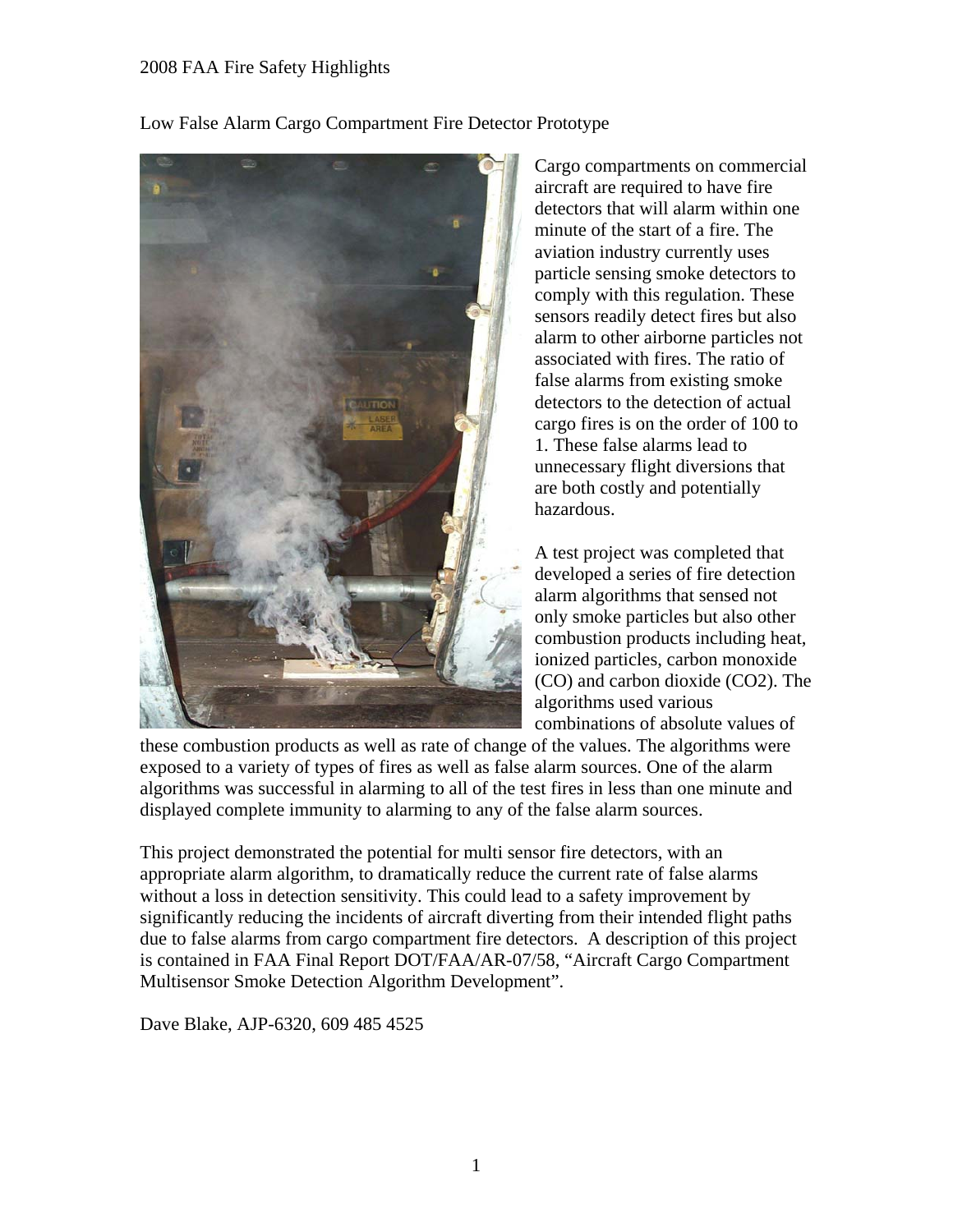

# **Cargo Fire Suppression Effectiveness Of A Halon 1301/Nitrogen Enriched Air Mixture**

The Federal Aviation Administration (FAA) Halon Replacement Program continues its investigative efforts to eliminate or reduce the amount of Halon 1301 used in aircraft cargo compartments. In the past, the FAA has tested plain water mist, water mist combined with nitrogen, HFC-125, HFC-227, 2-BTP, and FK5-1-12; water mist combined with nitrogen was the only fire suppression system able to meet the FAA minimum performance standard (MPS) acceptance criteria. Since water mist/nitrogen systems are still under development, the FAA Fire Safety Team has been evaluating transitional techniques to reduce the use of Halon 1301 onboard the aircraft cargo compartment. One such technique is the introduction of nitrogen into the cargo compartment, using the aircraft fuel tank's onboard inert gas generation system (OBIGGS), to replace the fire suppression system metering phase (second discharge stage) of Halon 1301. Therefore, of interest is the effectiveness of a mixture of Halon 1301 (first discharge) and nitrogen from an OBIGGS.

The experiments were conducted in the High Pressure Vessel facility at the FAA WJH Technical Center. This facility had a 402.6 ft3 pressure vessel instrumented with thermocouples, pressure transducers, gas analyzers, and a video camera. In the past, it was determined that the exploding aerosol can simulator test requirement in the MPS was the primary determinant of the potential feasibility of a halon replacement agent. Therefore, the FAA aerosol can explosion simulator was installed inside the pressure vessel to conduct the tests. It contained a mixture of propane, alcohol, and water to simulate the contents of a large commercial aerosol can (i.e., hairspray). A wide range of nitrogen (to reduce the oxygen volumetric concentration) and Halon 1301 mixture concentrations were discharged inside the pressure vessel. After achieving the required oxygen and Halon 1301 concentrations, the aerosol can explosion simulator was activated to attempt to create an explosion. Temperature, pressure, and gas volumetric concentrations were recorded with a 1 Hz and a 1kHz analog to digital data acquisition systems.

This research showed that beneficial effects resulted when Halon 1301 and nitrogen were combined to inert a closed pressure vessel (compartment) against an explosion from an aerosol containing propane, alcohol, and water. Less Halon 1301 was needed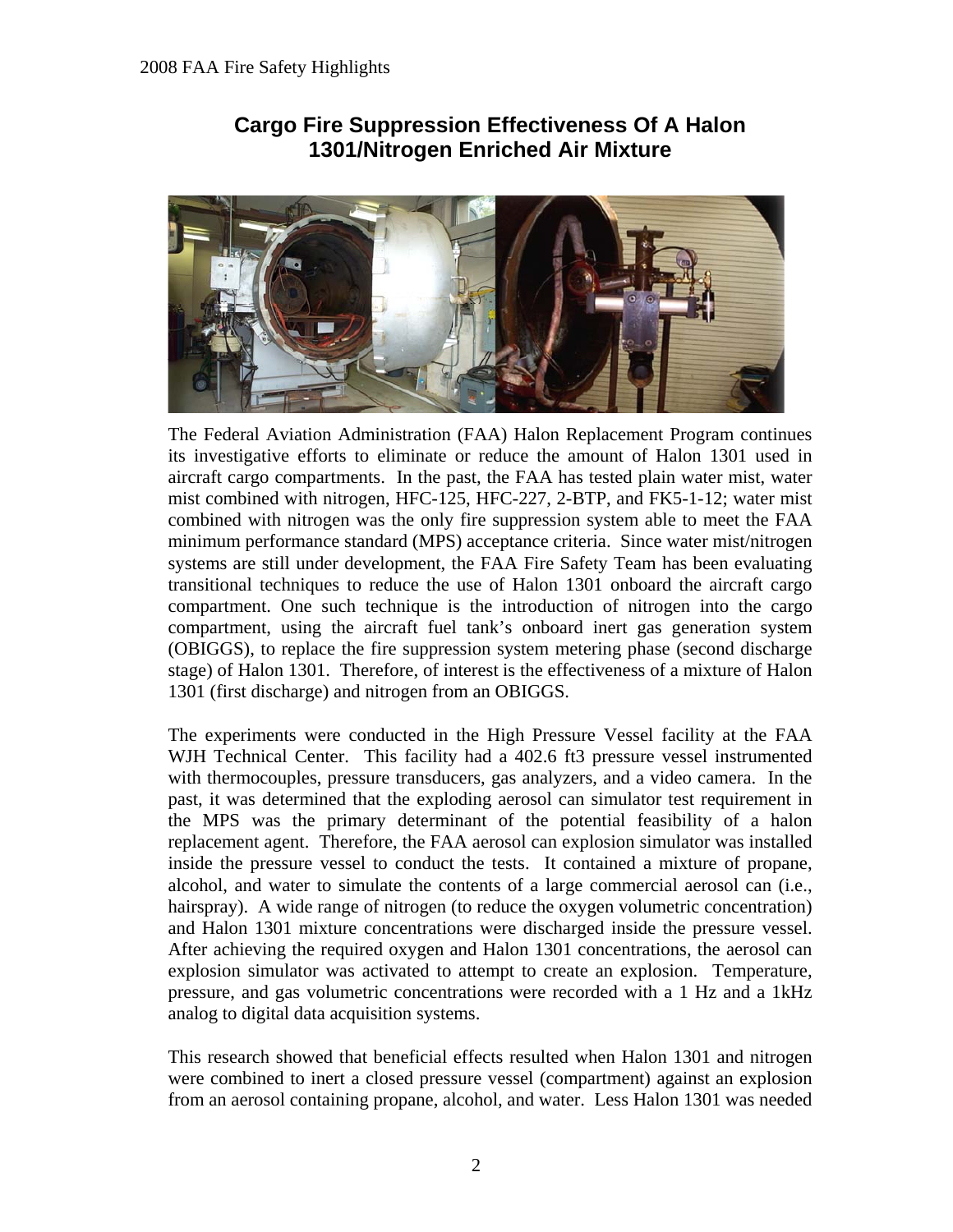to inert a compartment having an oxygen-depleted environment. Explosions were prevented when these two gases were combined at concentrations that were below their individual inert concentrations. For example, an explosion was prevented when the volumetric concentration of Halon 1301 was 1% and the oxygen concentration was 17%. Individually, the required inert concentrations would be about 3% Halon 1301 and 12% oxygen. This means that in a typical aircraft cargo compartment fire protection system configuration, with a dual-stage discharge (high-rate/low-rate discharge), it may be more feasible to replace one of the two Halon 1301 fire bottles because of the availability of a nitrogen generator system. This approach would be particularly attractive in an aircraft with an available onboard inert gas generation system to prevent fuel tank explosions. The system integration could reduce the amount of Halon 1301 from the aircraft cargo compartment fire suppression system by approximately 50% or more.

POC: John Reinhardt, AJP-6320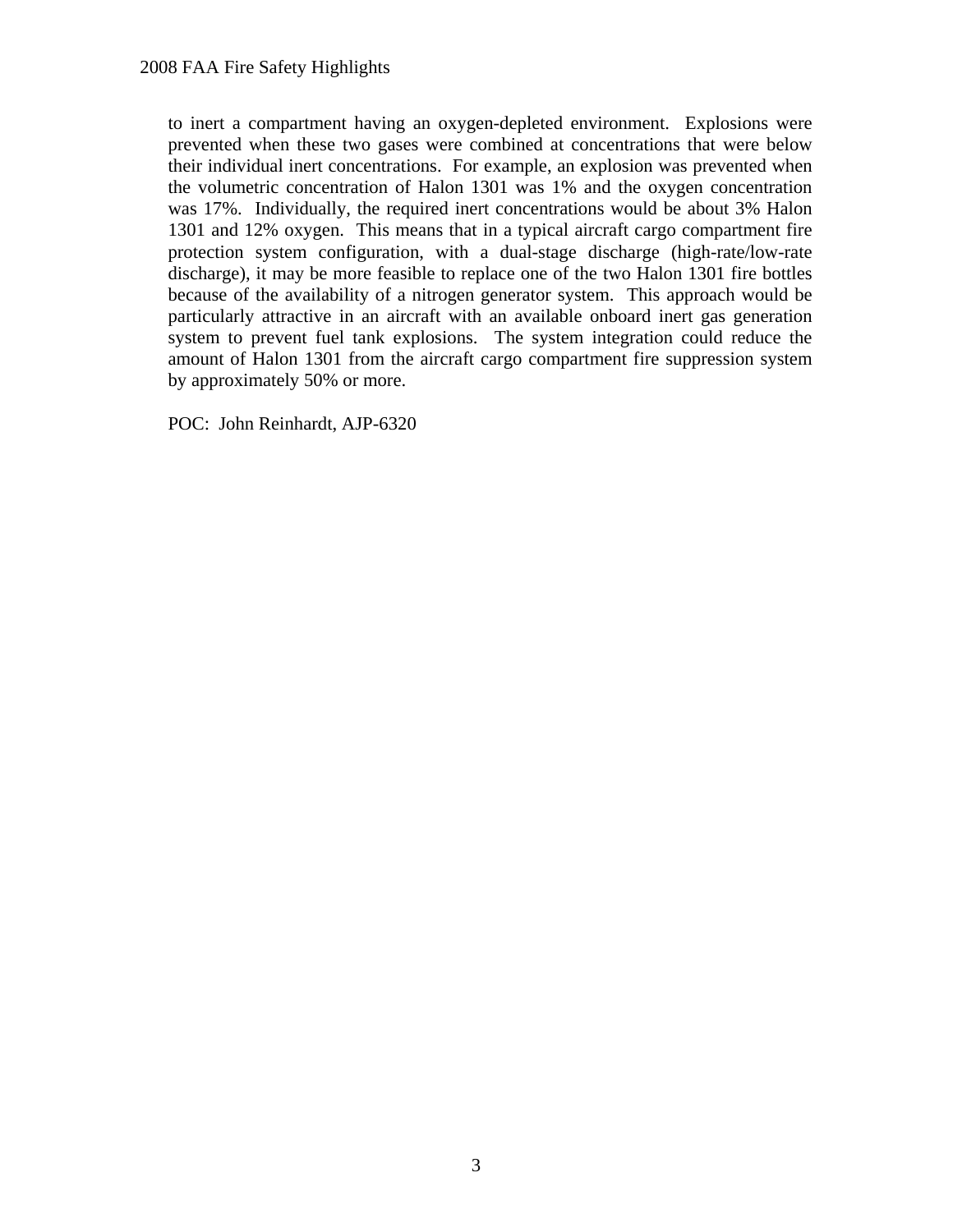# FY 2008 Accomplishments

# Acute Human Exposure Limits for Gaseous Halocarbon Extinguishing Agents

Effective environmentally-friendly halon replacement agents are available for aircraft hand-held extinguishers. However, the use of these gaseous halocarbon hand extinguishers in the confined space of an aircraft compartment has raised concerns and stymied their use because they can pose cardiotoxic, anesthetic and hypoxic risks to the occupants of that compartment if excessive agent weights are discharged. Yet, it is of the utmost importance that a sufficient number of halocarbon extinguishers of the proper rating are available to extinguish any in-flight fire that is likely to occur.

The report "Safe Acute Exposure Limits for Gaseous Halocarbon Extinguishing Agents in Ventilated Aircraft" DOT/FAA/AR-08/3 was drafted during this period. A methodology was developed for selecting the maximum safe agent weights for halocarbon hand extinguishers of the required fire rating for use in aircraft compartments based on compartment volume, certificated cabin pressure altitude, and ventilation air change time, *τ*. The resultant guidance is conservative and protects sensitive populations. A perfect stirrer first order kinetic model was developed which provides a simplified method of using existing human physiologically-based pharmacokinetic (PBPK) modeling results for the inhalation of constant halocarbon concentrations to determine the arterial blood intake in a ventilated compartment where the agent concentration is continuously changing. The PBPK data for constant agent concentration exposure was used to determine the first order kinetic rate constants for arterial blood uptake,  $k_1$  and elimination,  $k<sub>2</sub>$ . In addition, a separate analysis was developed to provide guidance to minimize exposure to low oxygen partial pressures resulting from the discharge of these agents into small unpressurized aircraft compartments.

Arterial concentration histories obtained using first order kinetics provided a good fit to the arterial concentration histories obtained by PBPK modeling for simulated human exposures to constant concentrations of Halon 1301and the replacement agents HFC-227ea and HFC-236fa. Solving the equation for ventilated compartments for these agents eliminated the need to rerun costly, complex PBPK modeling programs. A good fit was not obtained for the replacement agent HCFC-123 and it was necessary for the manufacturer to run the ventilated PBPK model for this agent. The safe agent weight to compartment volume guidance for halocarbons developed in this report is the basis for the safe-use guidance for halocarbon extinguishing agents in the proposed updated FAA Advisory Circular (AC) 20-42D "Hand Fire Extinguishers for use in Aircraft"

Louise Speite,l AJP- 6320, 609 485 4528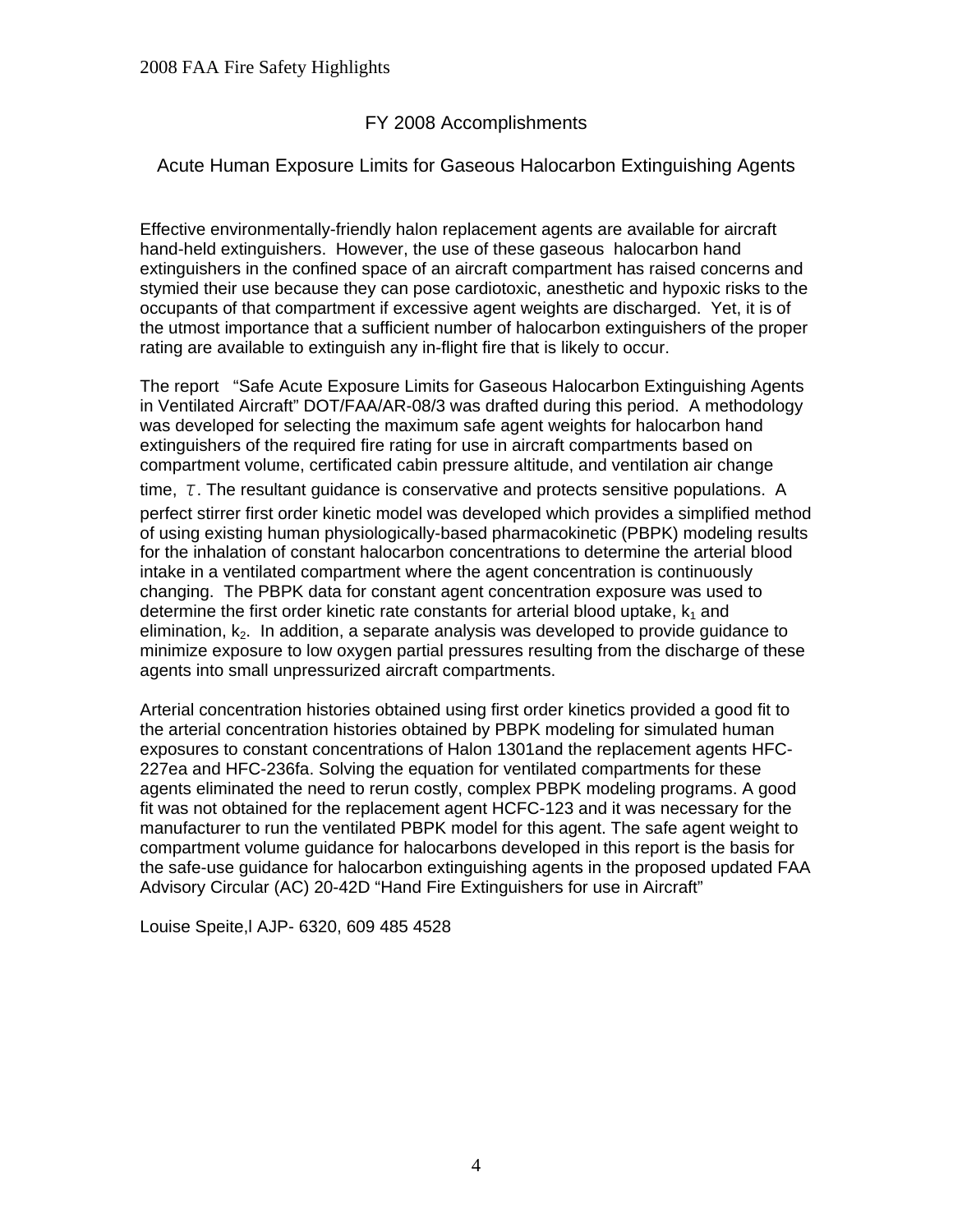

Figure 1. First-order kinetic approach to solve for human arterial concentration histories of halocarbons discharged into a ventilated compartment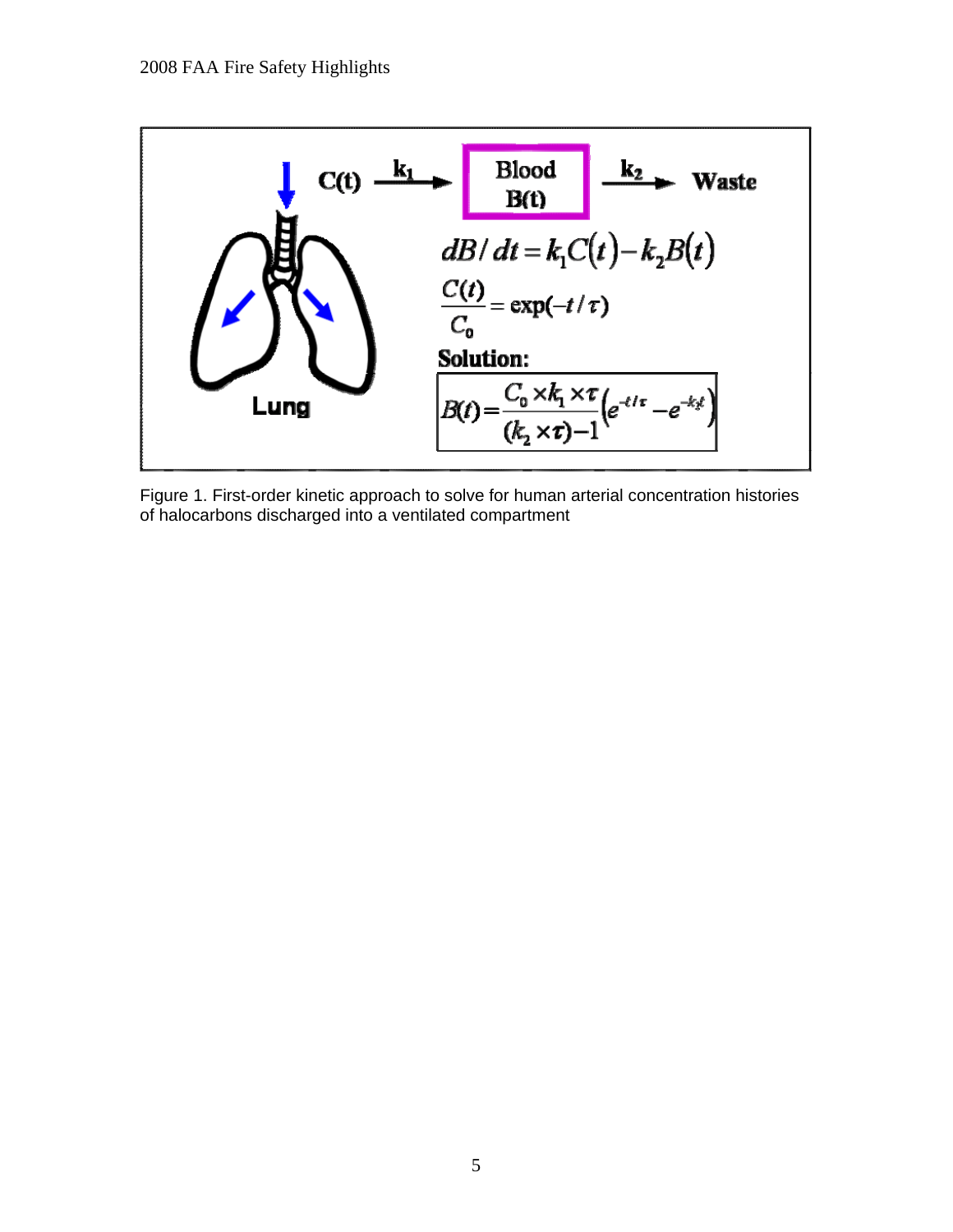## EFFECTS OF IN-FLIGHT FIRE EXPOSURE OF ALUMINUM AND COMPOSITE FUSELAGE MATERIALS

Modern civilian transport aircraft are being constructed with increasingly greater portions of the aluminum fuselage being replaced with composite materials. The Boeing 787 is a nearly all composite aircraft. Composite materials consist of layers of fiber material held together with a resin binder. Composite materials have many benefits for the aircraft



manufacturer in terms of fabrication strength and weight savings. However, the performance of these materials under in-flight and post crash fire conditions is essentially unknown. Aircraft have been constructed with aluminum skin and structure for

decades. The performance of this material when exposed to an in-flight or post crash fire is well known. Aluminum is essentially non-flammable, conducts heat very well and has a high thermal radiation coefficient. Aluminum also melts at a relatively low temperature. These properties cause the aluminum hull material to behave very differently during an in-flight fire versus a post crash fire. During in-flight fire exposure of the fuselage, the aluminum skin and structure are cooled by the flow of air around the fuselage. This keeps the metal below its melting point and preserves the structural integrity of the aircraft. There has never been a documented case of hull penetration due to in-flight fire in an aluminum aircraft.

A series of tests were performed in the FAA Technical Centers Airflow Induction Facility to determine the relative performance of both aluminum and composite hull materials when exposed to an internal fire while in flight. A test fixture was designed to simulate in-flight airflow over the test panels. The underside of the fixture was fitted with an enclosed box that housed the heat sources. Two heat sources were utilized to expose the underside of the test panel, an electric heater and a live fire. The electric source was used to determine the relative heat conduction properties of each type of material under ground and in-flight conditions The live fire intensity was sized to expose the test panels to a condition that was severe enough to melt through the aluminum panel under ground conditions, but not in-flight. The aluminum and composite test panels were exposed to each of these heat sources under airflows that simulated both ground and in-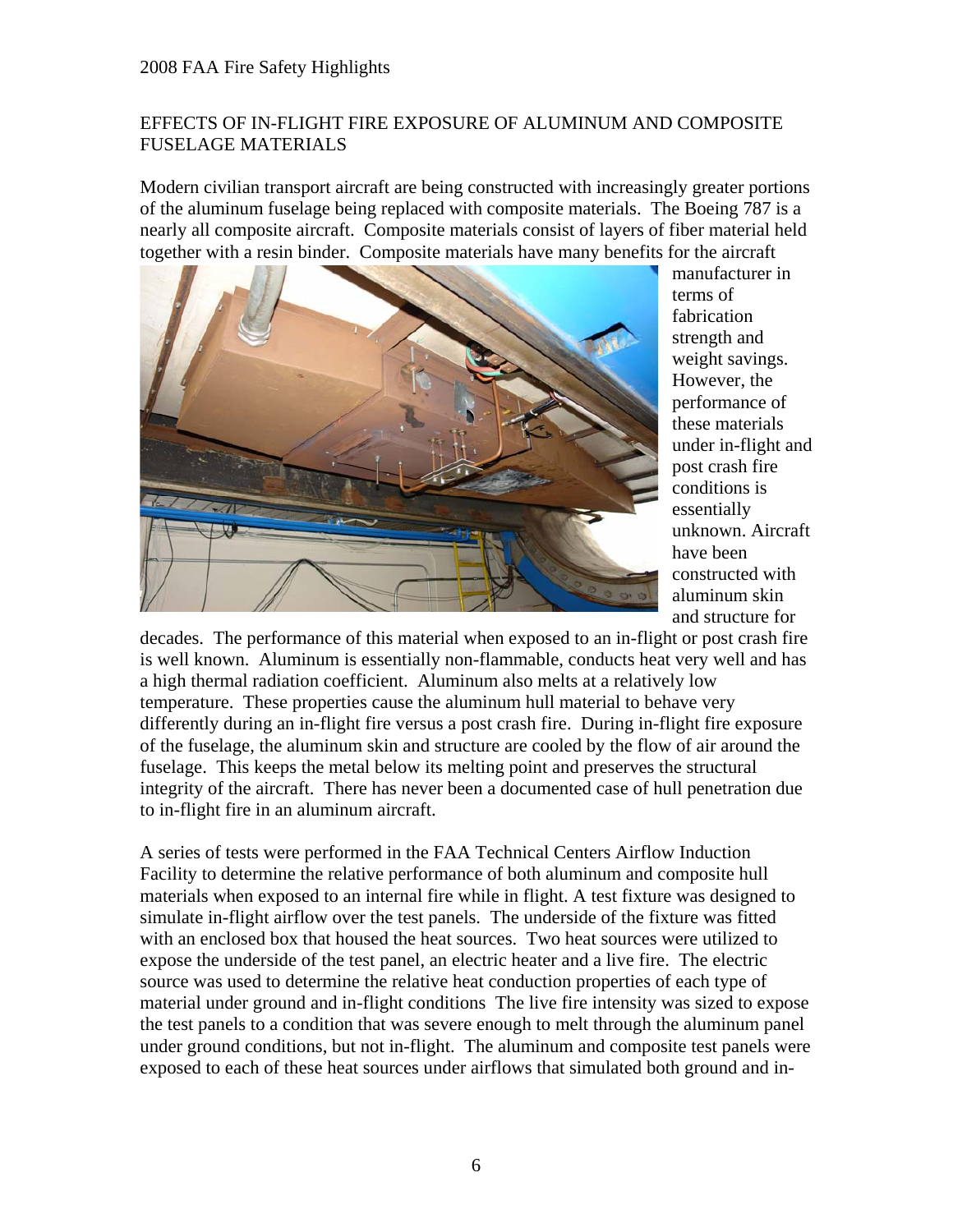flight conditions. The heat transfer and conduction properties were measured with both thermocouples and FLIR infrared cameras.

The results from these tests show that there is no significant loss in fuselage structural integrity during an in-flight fire due to the use of composite construction verses aluminum construction. The materials conduct and transmit heat very differently; however the resistance to burn through is similar. The aluminum panels behaved as observed from experience in full scale aircraft fire tests. The aluminum transmits heat in a radial direction very effectively. Aluminum is also very effective at convective transfer of heat to air, more so in a moving air stream. If sufficient heat is applied to overwhelm these characteristics, the panels become plastic and deform when nearing the melting temperature of 1220 DegF. Once this temperature is reached, the metal turns to liquid, leaving a hole in the panel. Burn through under our test conditions occurred in 12-15 minutes. Burn-through is not an issue during in-flight conditions. The air stream is sufficient, even at the relatively low 200 mph in these tests, to cool the top surface of the metal and prevent it from reaching the melting point. This has been demonstrated in real world aircraft fires; burn through occurs on the ground once the relative airflow has stopped. Although omposite panels do not appear to effectively transmit heat in a radial direction, they do transmit heat normal to the surface. The panels are effective at preventing burn through, even though the resin is flammable because they have some insulating effect. Topside temperatures in the static tests were roughly half of the underside temperatures. The fire does damage the exposed face of the panel, burning the resin away and exposing the fiber. Once the outer layer of resin is burned away, however, the exposed fiber material acts like a fire blocking layer, limiting further damage. Burn through did not occur within the time frame of these tests, up to 25 minutes. Airflow over the panel during in-flight conditions is very effective at cooling the top surface of the composite material. The top surface temperature was lowered by more than 200 DegF in a 200 mph airflow. Off gassing from the heated composite panel did produce a flammable mixture in the box resulting in a flash fire. Further work in this area is necessary to determine the magnitude of this hazard and the implications on safety.

POC: Harry Webster, AJP-6320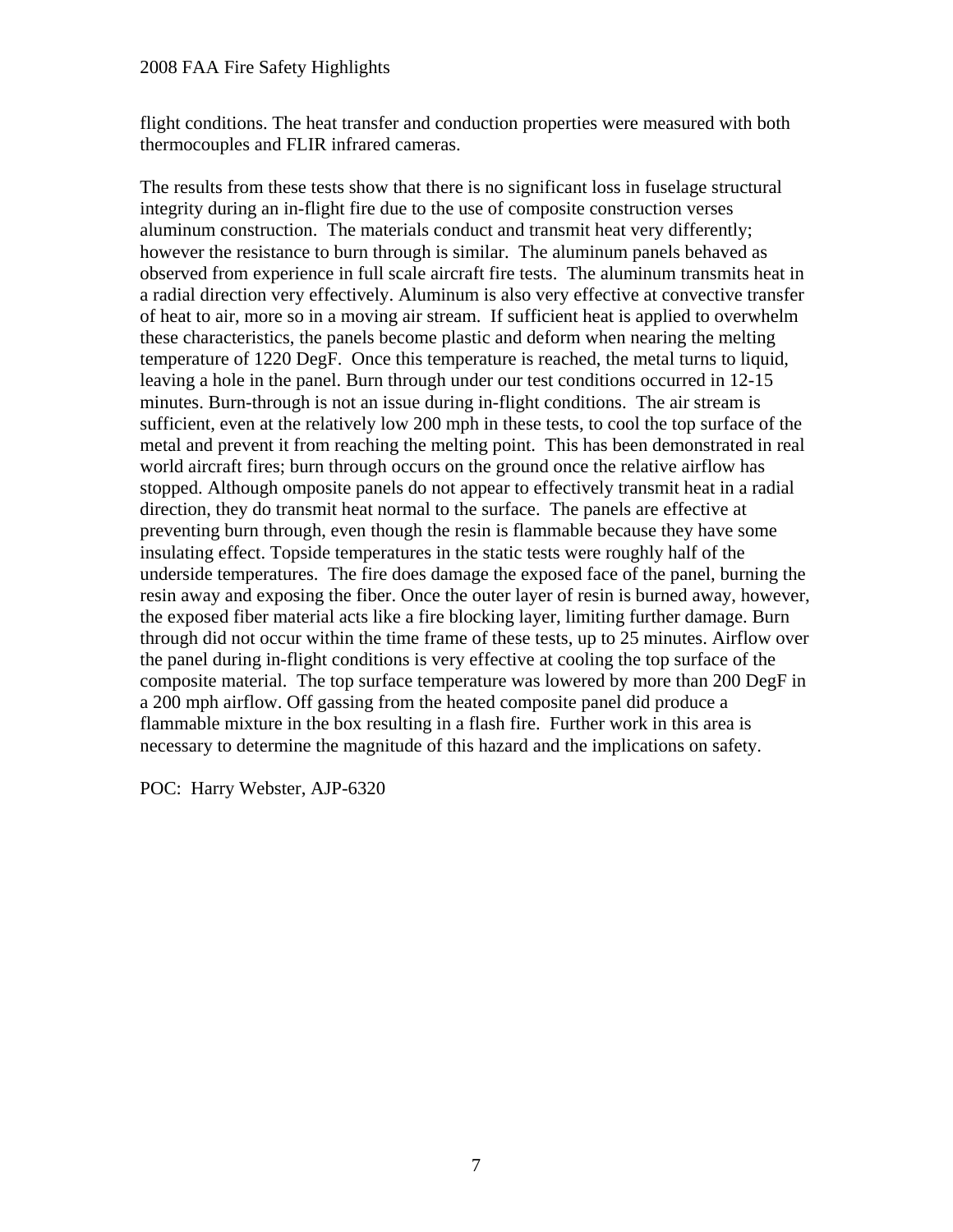### Thermal Acoustic Insulation Burnthrough Resistance Certification and Installation Guidance Material (AC 25.856A)

On September 1, 2003, an important FAA fire safety regulation was adopted pertaining to the flammability of thermal/acoustic insulation used in transport category aircraft. The new regulation established two new flammability test methods that were products of FAA R&D. The first test method measured the resistance of insulation to flame spread from an in-flight fire ignition source and was more realistic and severe than the Bunsen burner test method it replaced. The second test method was a new requirement that measured the ability of insulation to resist penetration, or "burnthrough", from a postcrash external fuel fire. Although the FAA required compliance with the new burnthrough standard in 4 years, industry proposed and was granted a 24-month extension to account for unforeseen test equipment issues that had delayed certification testing. It should be noted that thermal/acoustic insulation is installed very early in the airplane assembly process, so new installations must be implemented well in advance of the actual compliance date, and new designs must be defined well in advance of the installation date. The new compliance date is September 2, 2009.

Although the new burnthrough test method was further developed and refined to maximize its repeatability, many non-test details existed with regard to the installation of insulation blankets in an aircraft. It is important that a blanket meeting the burnthrough requirement be properly installed and attached to the aircraft structure in order to achieve the full benefit of its fire resistance. A highly burnthrough resistant blanket will be of no value in a crash accident if it is easily displaced during the fire due to insufficient attachment hardware. In order to ensure that all of these additional details were properly addressed, an Advisory Circular (AC) was developed (AC 25.856-2). To date, numerous thermal/acoustic insulation materials have been successfully tested, and these materials can be classified into three basic categories: batting systems, barrier systems, and encapsulating systems. The AC described each of the system types, and an appendix listed schematic examples of each. In addition to these examples, the AC focused on specific installation aspects, highlighting key areas that include blanket overlap at frame members, horizontal blanket overlap, penetrations, and types of installation hardware. A detailed test methodology for evaluating the burnthrough resistance of two horizontally overlapped blankets was also included in the AC. The AC also described the appropriate test methodology for evaluating system performance in the event that an alternative approach is desired, including a description of the test apparatus modifications necessary to fully evaluate any unconventional approach.

An updated Advisory Circular, based on the original AC, was published (AC 25.856-2A) on July 29, 2008. In addition to the schematic descriptions detailing the proper installation techniques, a detailed description of the new alternative "sonic" burner is included in this AC. The new "Next Generation" burner was also developed by the FAA, and has distinct advantages over the existing electric-motor-driven burner equipment in terms of output control and repeatability. Although conceptually simple, the new burner equipment requires a fairly robust air compressor as the air source, along with additional heat exchangers and monitoring devices, all of which requires a greater level of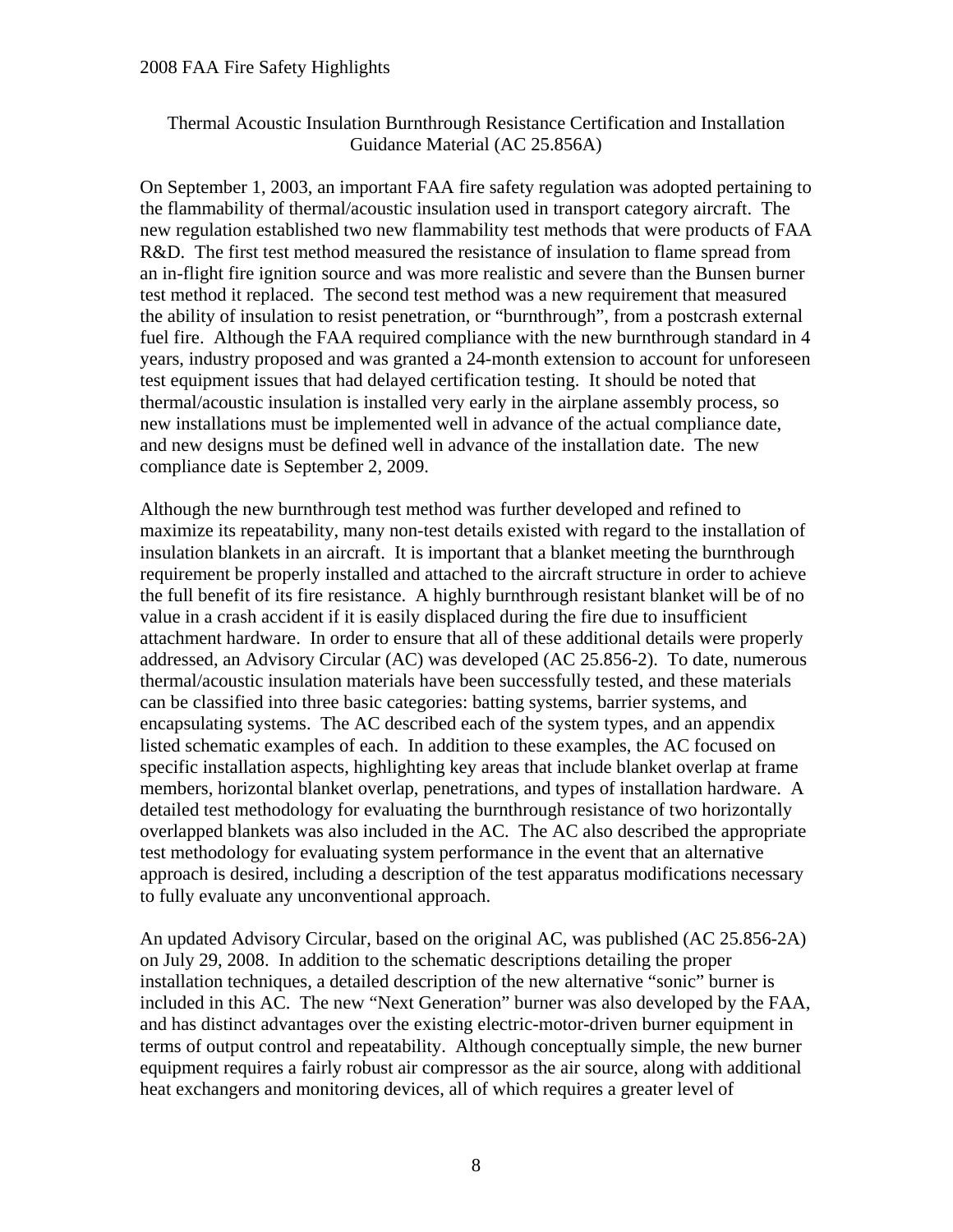description. The new AC contains numerous diagrams and schematics to ensure proper set-up and operation of this equipment. Figure 1 is a schematic representation of the sonic burner test equipment.



Figure 1

This guidance material is primarily aimed at airframe manufacturers, modifiers, foreign regulatory authorities, and FAA type certification engineers and their designees. While these guidelines are not mandatory, they are derived from extensive FAA and industry experience in determining compliance with the relevant regulations. An electronic version of the burnthrough AC, 25.856-2A can be found at http://www.airweb.faa.gov/rgl

POC: Tim Marker (609) 485-6469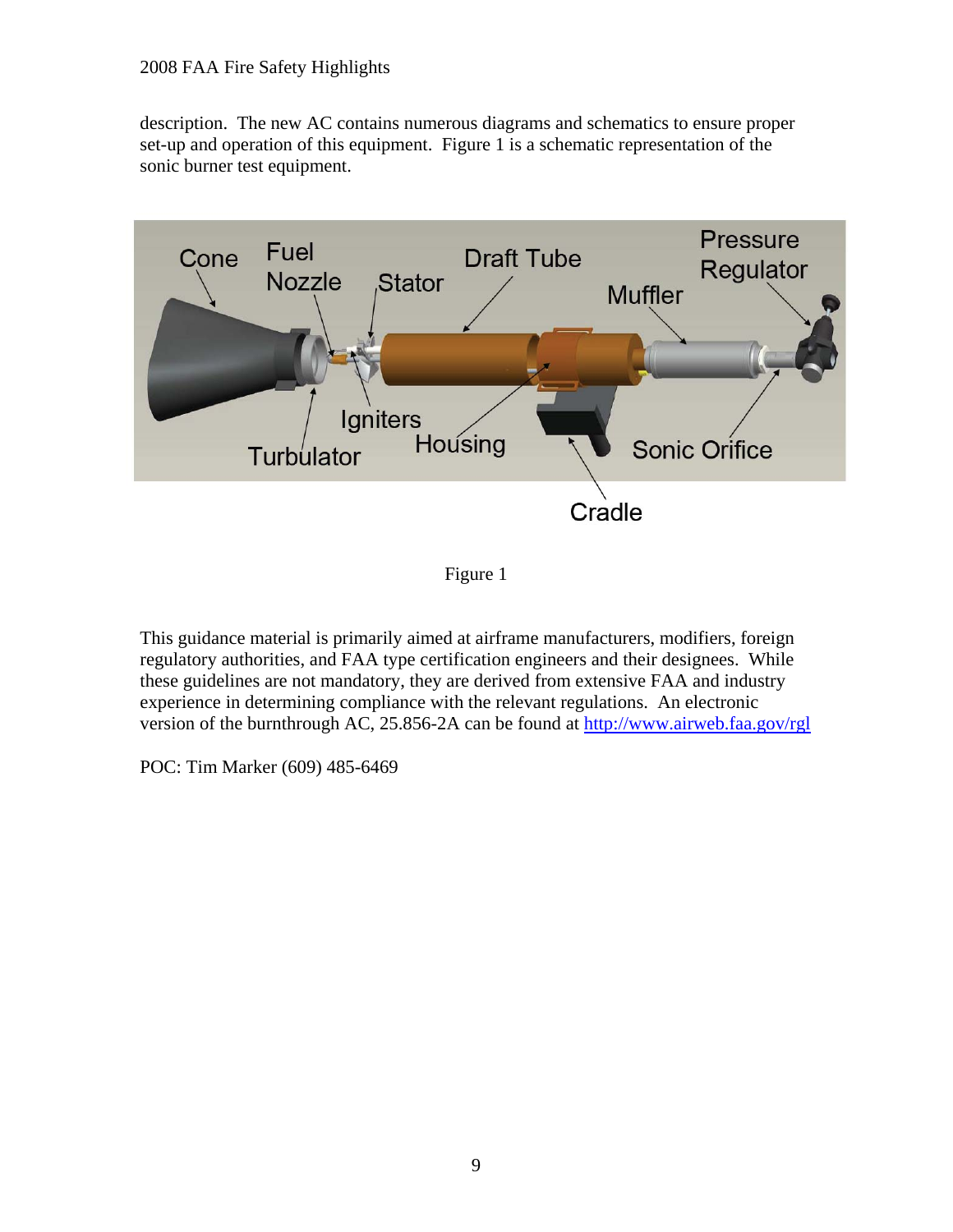## **Computational Modeling of the Burning Behavior of Cabin Materials**

One of the main obstacles to developing ultra fire resistant materials that impart passive fire protection to transport category airplanes is the lack of understanding of the relationships between the bench-scale fire tests used to characterize the material flammability and the development of a full-scale fire.

To address this problem, we have developed a thermal-kinetic numerical model called ThermaKin that simulates the pyrolysis and combustion of aircraft cabin materials in fire situations quickly and easily using only a personal computer. ThermaKin includes transient energy transport, chemical reactions, and mass transport in the calculation of the one-dimensional burning rate of an object. To calibrate ThermaKin we measured the chemical and physical properties of several plastics using laboratory (milligram) scale tests and used only these properties to calculate the burning rates of the plastics in a standard bench-scale fire test (ASTM E 1354). Then we measured the burning rates of the same plastics in the bench-scale fire test and compared the results. Figure 1 shows the calculated mass loss rate and heat release rate of high impact polystyrene (HIPS) as a solid line and the measured values as open circles. The comparison between the calculated and measured values is excellent, showing that ThermaKin captures the complex and coupled processes of flaming combustion without any adjustable parameters.

ThermaKin is the first step in the development of a general fire simulation methodology for aircraft cabins under a broad range of fire conditions. Future research will focus on calibrating ThermaKin for charring and composite materials and extending the simulations to 2-dimensions (flame spread) and 3-dimensions (fire growth in an aircraft cabin and fuselage burn-through). The fire simulation methodology will be calibrated at full-scale and, if successful, will provide a tool to assess the impact of ultra fire resistant materials and material substitutions on the likelihood of an in-flight fire and the severity of a post-crash fire, and will be useful for accident investigation. A description of the model is contained in FAA Report DOT/FAA/AR-TN08/17, "Thermo-Kinetic Model of Burning".

Rich Lyon, AJP-6320, 609 485 6076